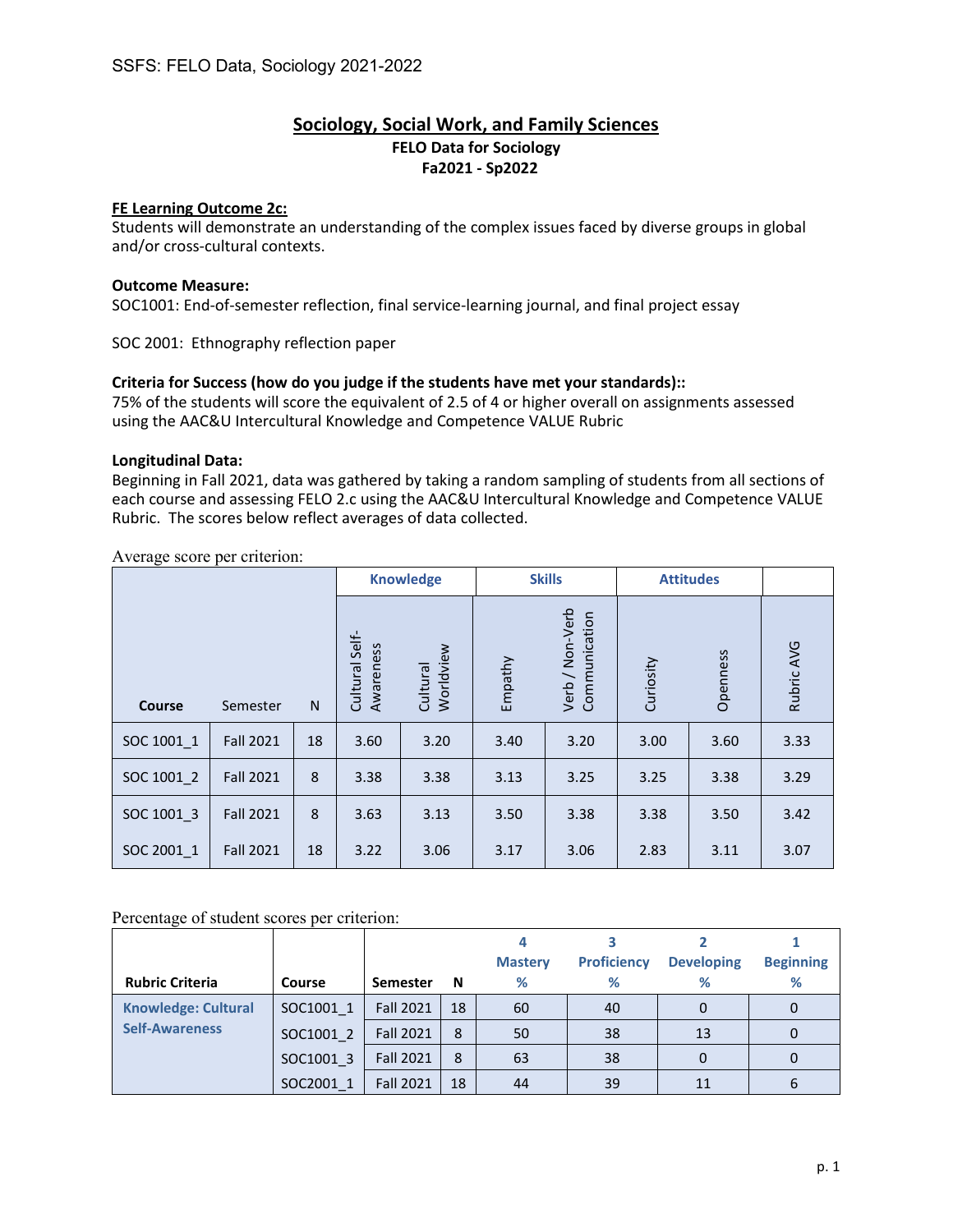|                                       |           |                  |    | 4                   | 3                       | $\overline{2}$         | $\mathbf{1}$          |
|---------------------------------------|-----------|------------------|----|---------------------|-------------------------|------------------------|-----------------------|
| <b>Rubric Criteria</b>                | Course    | <b>Semester</b>  | N  | <b>Mastery</b><br>% | <b>Proficiency</b><br>% | <b>Developing</b><br>% | <b>Beginning</b><br>% |
| Knowledge:                            | SOC1001 1 | <b>Fall 2021</b> | 18 | 20                  | 80                      | $\Omega$               | 0                     |
| <b>Knowledge of Cultural</b>          | SOC1001_2 | <b>Fall 2021</b> | 8  | 38                  | 63                      | 0                      | $\mathbf 0$           |
| <b>Worldview</b><br><b>Frameworks</b> | SOC1001_3 | <b>Fall 2021</b> | 8  | 50                  | 38                      | 0                      | 13                    |
|                                       | SOC2001_1 | <b>Fall 2021</b> | 18 | 28                  | 56                      | 11                     | 6                     |
| <b>Skills: Empathy</b>                | SOC1001 1 | <b>Fall 2021</b> | 18 | 40                  | 60                      | $\Omega$               | $\Omega$              |
|                                       | SOC1001 2 | <b>Fall 2021</b> | 8  | 50                  | 38                      | $\Omega$               | 13                    |
|                                       | SOC1001 3 | <b>Fall 2021</b> | 8  | 50                  | 50                      | $\mathbf 0$            | $\mathbf 0$           |
|                                       | SOC2001 1 | <b>Fall 2021</b> | 18 | 33                  | 50                      | 17                     | $\Omega$              |
| <b>Skills: Verbal and</b>             | SOC1001_1 | <b>Fall 2021</b> | 18 | $\mathbf{0}$        | 100                     | $\Omega$               | 0                     |
| <b>Nonverbal</b>                      | SOC1001 2 | <b>Fall 2021</b> | 8  | 25                  | 75                      | 0                      | 0                     |
| <b>Communication</b>                  | SOC1001_3 | <b>Fall 2021</b> | 8  | 50                  | 38                      | 13                     | $\mathbf 0$           |
|                                       | SOC2001 1 | <b>Fall 2021</b> | 18 | 17                  | 61                      | 17                     | 6                     |
| <b>Attitudes: Curiosity</b>           | SOC1001_1 | <b>Fall 2021</b> | 18 | 20                  | 80                      | $\Omega$               | $\Omega$              |
|                                       | SOC1001 2 | <b>Fall 2021</b> | 8  | 38                  | 50                      | 13                     | $\mathbf 0$           |
|                                       | SOC1001 3 | <b>Fall 2021</b> | 8  | 50                  | 38                      | 13                     | $\mathbf 0$           |
|                                       | SOC2001 1 | <b>Fall 2021</b> | 18 | 17                  | 72                      | 11                     | $\mathbf 0$           |
| <b>Attitudes: Openness</b>            | SOC1001 1 | <b>Fall 2021</b> | 18 | 60                  | 40                      | $\Omega$               | $\Omega$              |
|                                       | SOC1001 2 | Fall 2021        | 8  | 50                  | 38                      | 13                     | 0                     |
|                                       | SOC1001 3 | Fall 2021        | 8  | 63                  | 25                      | 13                     | 0                     |
|                                       | SOC2001 1 | <b>Fall 2021</b> | 18 | 22                  | 67                      | 11                     | 0                     |

Prior to fall 2021: Professional Reflection – Participant / Observer (AACU = Civic Action and Reflection) Knowledge – References, Sources – Annotated Bibliography (AACU =Analysis of Knowledge) Analysis of Knowledge- Evaluation of Field Notes Evidence of Engagement (Civic Identity / Commitment)

|                                                     | <b>GE Outcomes</b>                                     |                                                        | <b>Cross Cultural / Civic Engagement</b>               |                                                        |         |  |  |  |  |
|-----------------------------------------------------|--------------------------------------------------------|--------------------------------------------------------|--------------------------------------------------------|--------------------------------------------------------|---------|--|--|--|--|
| <b>Term</b>                                         | <b>Student score</b><br>assignment 1<br>1-4 equivalent | <b>Student score</b><br>assignment 2<br>1-4 equivalent | <b>Student score</b><br>assignment 3<br>1-4 equivalent | <b>Student score</b><br>assignment 4<br>1-4 equivalent | Average |  |  |  |  |
| Spring 2018<br>% Achieving<br><b>Benchmark</b>      | 85%                                                    | 65%                                                    | 70%                                                    | 85%                                                    | 85%     |  |  |  |  |
| <b>Fall 2018</b><br>% Achieving<br><b>Benchmark</b> | 82%                                                    | 50%                                                    | 50%                                                    | 82%                                                    | 82%     |  |  |  |  |
| Spring 2019<br>% Achieving<br><b>Benchmark</b>      | 90%                                                    | 85%                                                    |                                                        | $\blacksquare$                                         | 87.5%   |  |  |  |  |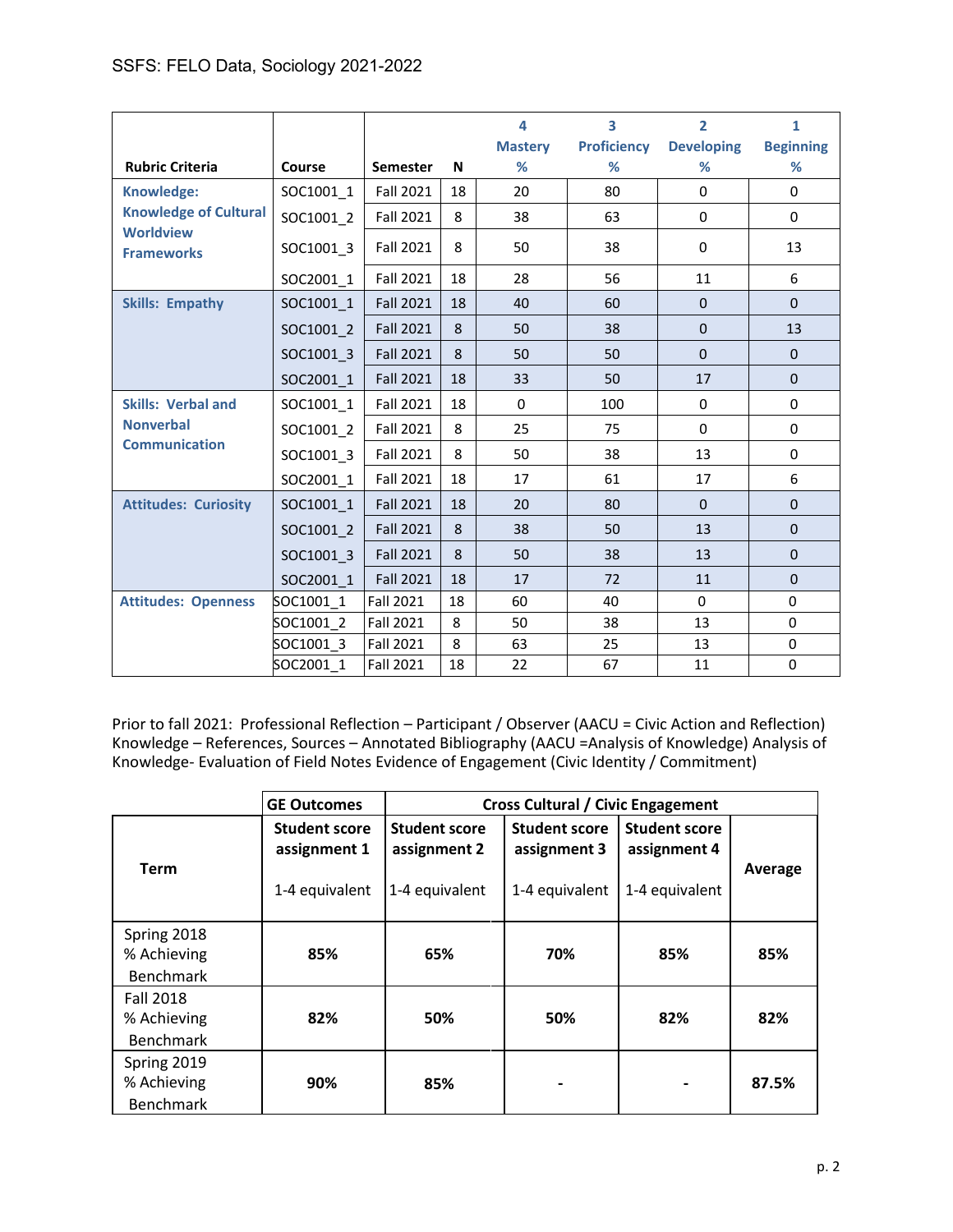| Fall 2019<br>% Achieving<br><b>Benchmark</b>   | 90% | 90% | 90% | 90% | 90% |
|------------------------------------------------|-----|-----|-----|-----|-----|
| Spring 2020<br>% Achieving<br><b>Benchmark</b> | 75% | 85% | 75% | 75% | 75% |

## **Conclusions based on Data:**

The vast majority of students in met or exceeded an average score of 3.5 on the AAC&U Intercultural Knowledge and Competence Value Rubric. In fact, 100% of the sample in two of the three sections of SOC1001 met or exceed the goal, with 88% in the third section meeting the goal. In SOC2001 83% of the sample met or exceeded the expectations.

The majority of students in FE are becoming more culturally aware.

## **Changes to be Made Based on Data:**

The pandemic has forced a shift in the assignments typically used to assess this outcome. We will critique and explore our options to ensure the most clear and accurate assessment to ensure continuous program improvement.

#### **Rubrics Used:**

Beginning Fall 2021: AAC&U Intercultural Knowledge and Competence Value Rubric Prior to Fall 2021: Cross-Cultural Experience Reflection Rubric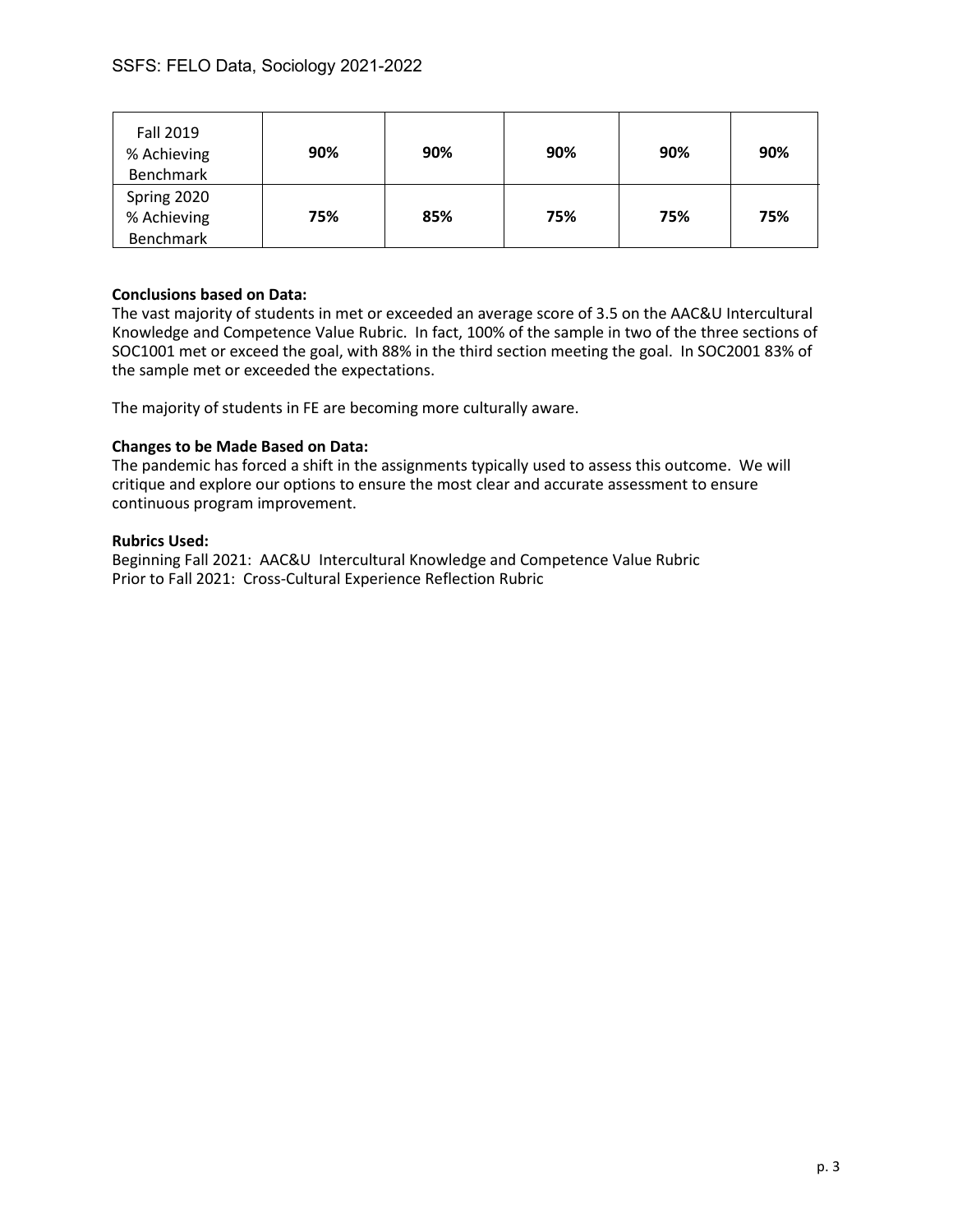#### **INTERCULTURAL KNOWLEDGE AND COMPETENCE VALUE RUBRIC**



Definition: Intercultural Knowledge and Competence is "a set of cognitive, affective, and behavioral skills and characteristics that support effective and appropriate interaction in a variety of cultural contexts." (Bennet Designing programs for culture learning. In Contemporary leadership and intercultural competence: Understanding and utilizing cultural diversity to build successful organizations, ed. M. A. Moodian, 95-110. Thousand Oaks,

|                                                         | Capstone                                                                                                                                                                                                                                                                                                                                                                                               | 3                                                                                                                                                                                                                           | <b>Milestones</b><br>$\overline{2}$                                                                                                                                                                                                                                        | <b>Benchmark</b>                                                                                                                                                                                                            |
|---------------------------------------------------------|--------------------------------------------------------------------------------------------------------------------------------------------------------------------------------------------------------------------------------------------------------------------------------------------------------------------------------------------------------------------------------------------------------|-----------------------------------------------------------------------------------------------------------------------------------------------------------------------------------------------------------------------------|----------------------------------------------------------------------------------------------------------------------------------------------------------------------------------------------------------------------------------------------------------------------------|-----------------------------------------------------------------------------------------------------------------------------------------------------------------------------------------------------------------------------|
| Knowledge<br>Cultural self- awareness                   | Articulates insights into own cultural rules and<br>biases (e.g. seeking complexity; aware of how<br>her/his experiences have shaped these rules, and<br>how to recognize and respond to cultural biases,<br>resulting in a shift in self-description.)                                                                                                                                                | Recognizes new perspectives about own cultural<br>rules and biases (e.g. not looking for sameness;<br>comfortable with the complexities that new<br>perspectives offer.)                                                    | Identifies own cultural rules and biases (e.g. with<br>a strong preference for those rules shared with<br>own cultural group and seeks the same in<br>others.)                                                                                                             | Shows minimal awareness of own cultural rules<br>and biases (even those shared with own cultural<br>group(s)) (e.g. uncomfortable with identifying<br>possible cultural differences with others.)                           |
| Knowledge<br>Knowledge of cultural worldview frameworks | Demonstrates sophisticated understanding of the<br>complexity of elements important to members of<br>another culture in relation to its history, values,<br>politics, communication styles, economy, or<br>beliefs and practices.                                                                                                                                                                      | Demonstrates adequate understanding of the<br>complexity of elements important to members o<br>another culture in relation to its history, values,<br>politics, communication styles, economy, or<br>beliefs and practices. | Demonstrates partial understanding of the<br>complexity of elements important to members of<br>another culture in relation to its history, values,<br>politics, communication styles, economy, or<br>beliefs and practices.                                                | Demonstrates surface understanding of the<br>complexity of elements important to members of<br>another culture in relation to its history, values,<br>politics, communication styles, economy, or<br>beliefs and practices. |
| <b>Skills</b><br>Empathy                                | Interprets intercultural experience from the<br>perspectives of own and more than one<br>worldview and demonstrates ability to act in a<br>supportive manner that recognizes the feelings of interactions.<br>another cultural group.                                                                                                                                                                  | Recognizes intellectual and emotional<br>dimensions of more than one worldview and<br>sometimes uses more than one worldview in                                                                                             | Identifies components of other cultural<br>perspectives but responds in all situations with<br>l own worldview.                                                                                                                                                            | Views the experience of others but does so<br>through own cultural worldview.                                                                                                                                               |
| <b>Skills</b><br>Verbal and nonverbal communication     | Articulates a complex understanding of cultural<br>differences in verbal and nonverbal<br>communication (e.g., demonstrates<br>understanding of the degree to which people use<br>physical contact while communicating in different<br>cultures or use direct/indirect and<br>explicit/implicit meanings) and is able to skillfully<br>negotiate a shared understanding based on those<br>differences. | Recognizes and participates in cultural<br>differences in verbal and nonverbal<br>communication and begins to negotiate a shared<br>understanding based on those differences.                                               | Identifies some cultural differences in verbal and<br>nonverbal communication and is aware that<br>misunderstandings can occur based on those<br>differences but is still unable to negotiate a<br>shared understanding.                                                   | Has a minimal level of understanding of cultural<br>differences in verbal and nonverbal<br>communication; is unable to negotiate a shared<br>understanding.                                                                 |
| <b>Attitudes</b><br>Curiosity                           | Asks complex questions about other cultures,<br>seeks out and articulates answers to these<br>questions that reflect multiple cultural<br>perspectives.                                                                                                                                                                                                                                                | Asks deeper questions about other cultures and<br>seeks out answers to these questions.                                                                                                                                     | Asks simple or surface questions about other<br>cultures.                                                                                                                                                                                                                  | States minimal interest in learning more about<br>other cultures.                                                                                                                                                           |
| <b>Attitudes</b><br>Openness                            | Initiates and develops interactions with culturally<br>different others. Suspends judgment in valuing<br>her/his interactions with culturally different<br>others.                                                                                                                                                                                                                                     | Begins to initiate and develop interactions with<br>culturally different others. Begins to suspend<br>judgment in valuing her/his interactions with<br>culturally different others.                                         | Expresses openness to most, if not all,<br>interactions with culturally different others. Has<br>difficulty suspending any judgment in her/his<br>interactions with culturally different others, and<br>is aware of own judgment and expresses a<br>willingness to change. | Receptive to interacting with culturally different<br>others. Has difficulty suspending any judgment<br>in her/his interactions with culturally different<br>others, but is unaware of own judgment.                        |